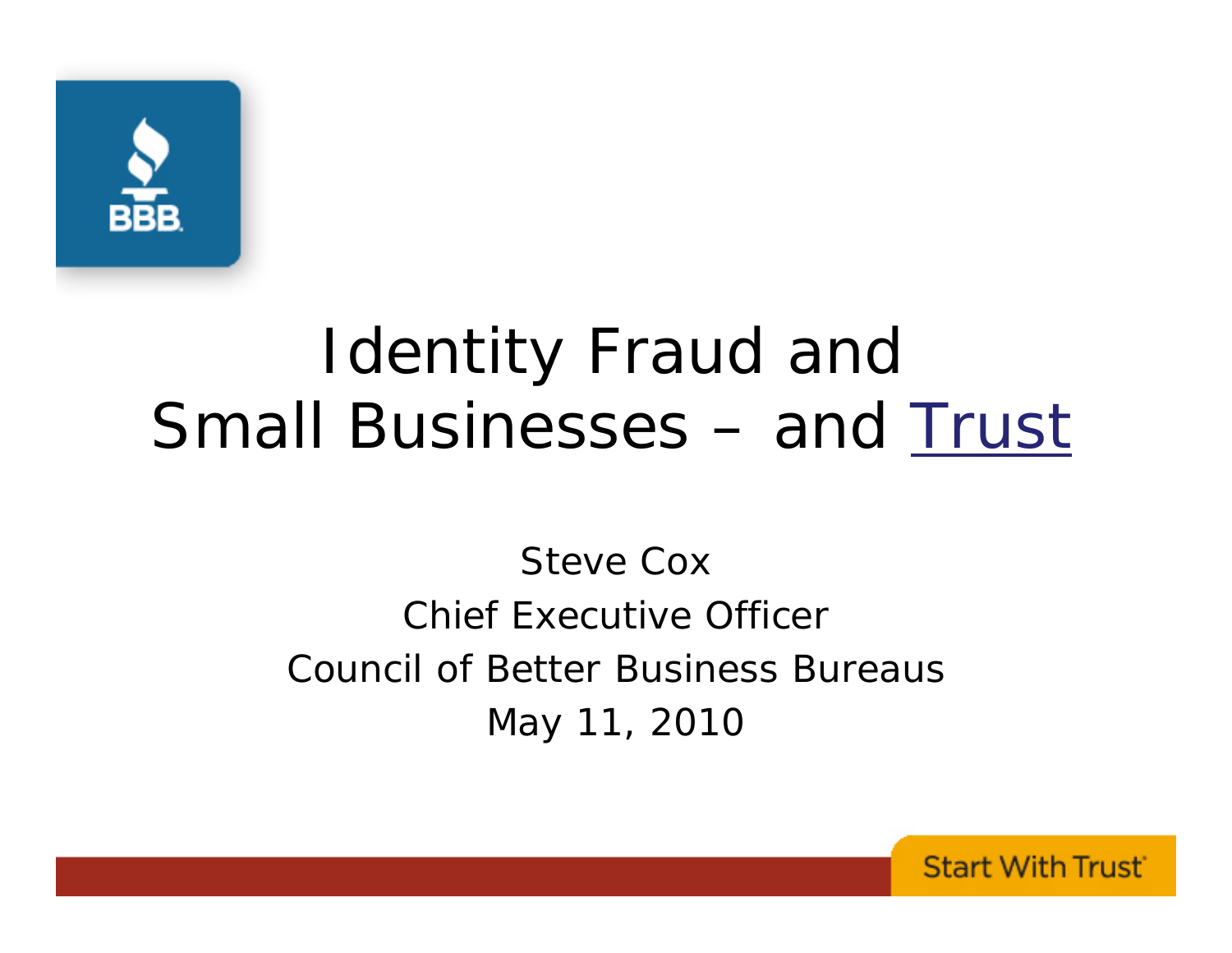

### Victims of Fraud



Q3: Have you, yourself, ever been a victim of identity theft? Q4: How long ago did you discover that your personal or financial information had been misused?

November 2009, n= 5,000, 800 Base: All consumers, small business owners. © 2010 Javelin Strategy & Research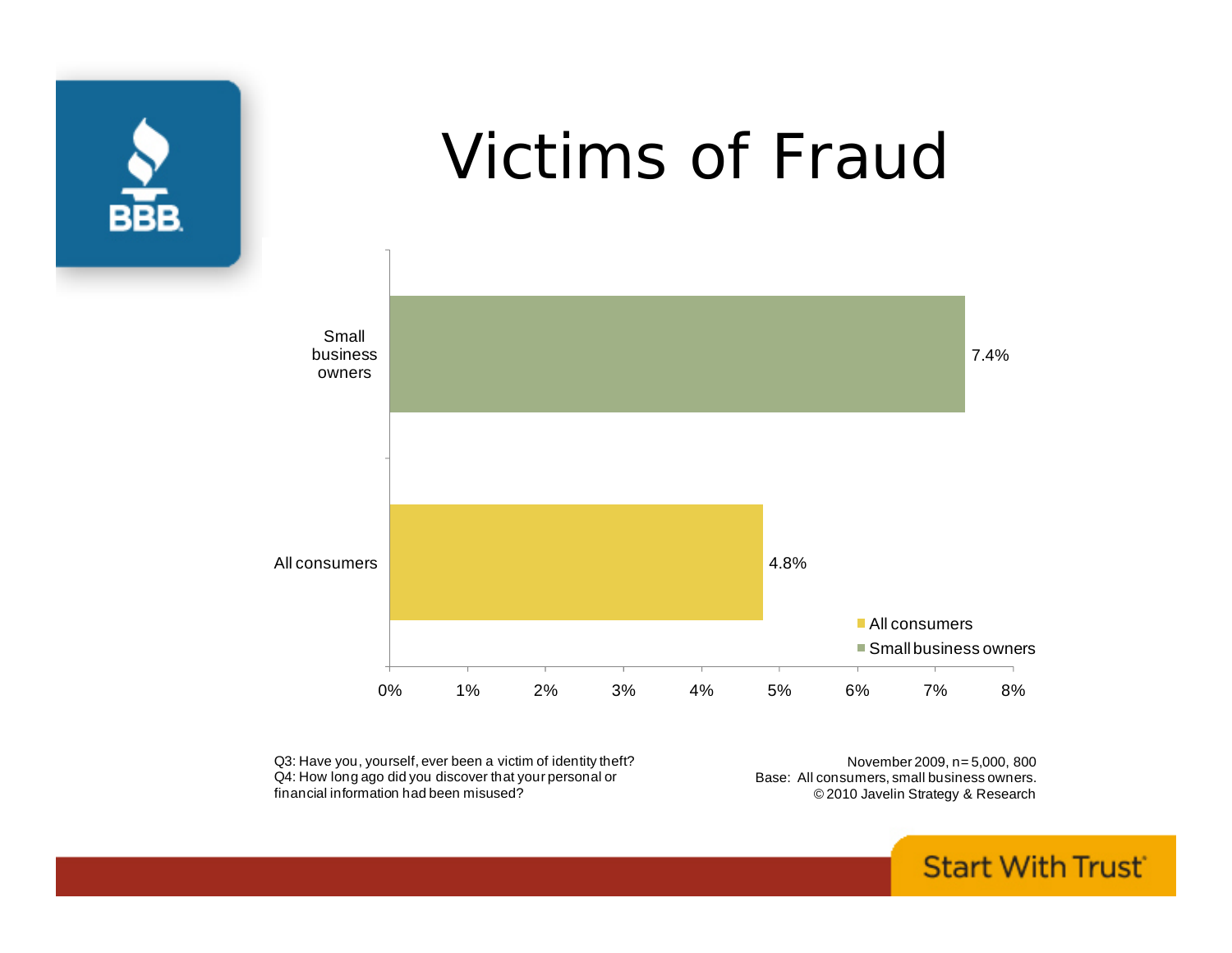

## Costs of Fraud

|                                                        | Mean<br>fraud<br>amount | Mean<br>consumer<br>cost | Mean<br>resolution<br>time (hours) | <b>Detection</b><br>time (days) | Length of<br>misuse<br>(days) |
|--------------------------------------------------------|-------------------------|--------------------------|------------------------------------|---------------------------------|-------------------------------|
| Self-employed<br>or small<br>business<br><b>owners</b> | \$4,627                 | \$445                    | $\overline{24}$                    | 56                              | 72                            |
| All consumers                                          | \$4,240                 | \$373                    | 21                                 | 59                              | 84                            |

© 2010 Javelin Strategy & Research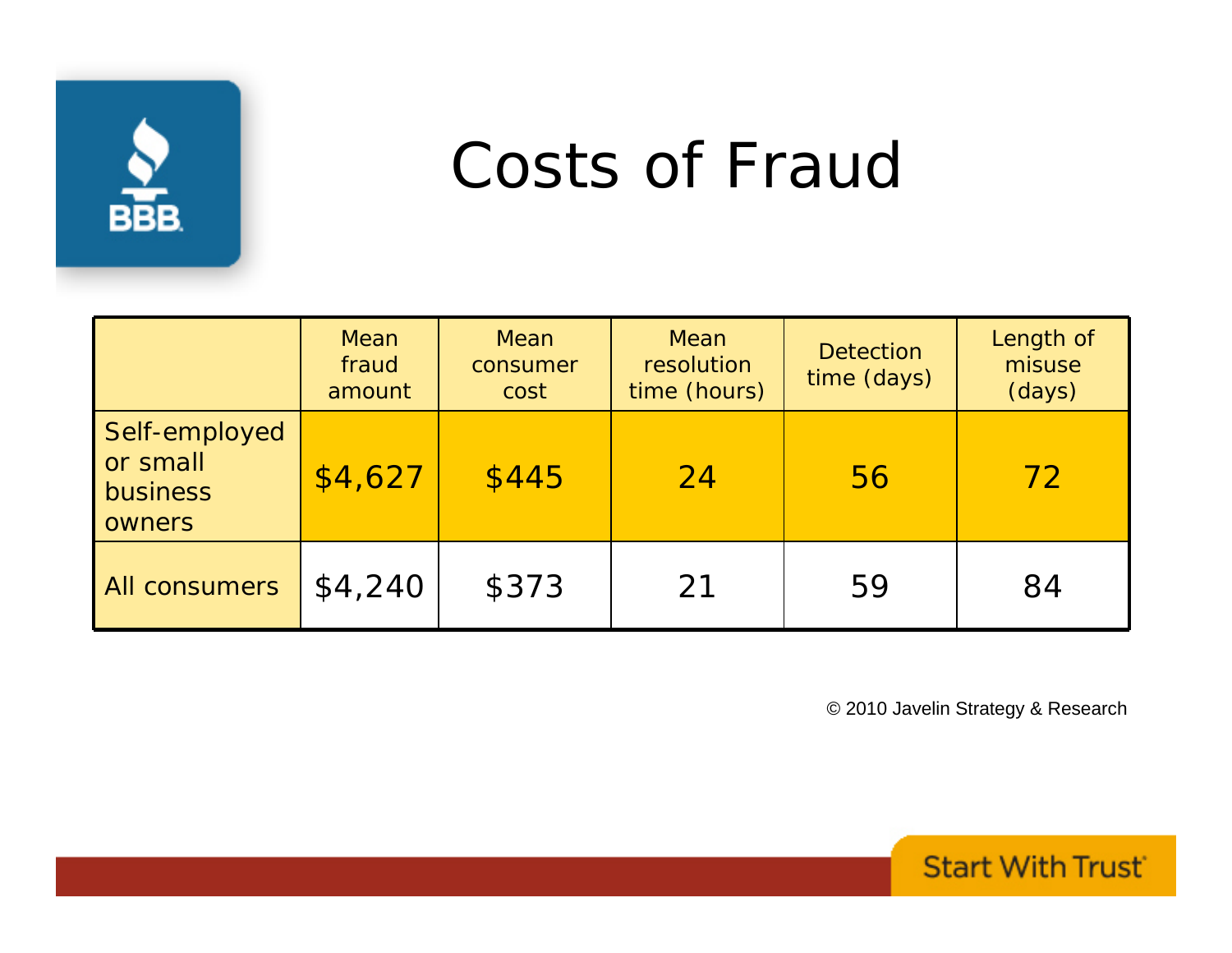

## Business Breaches of Personal Information



Q12: Which documents or pieces of information were stolen?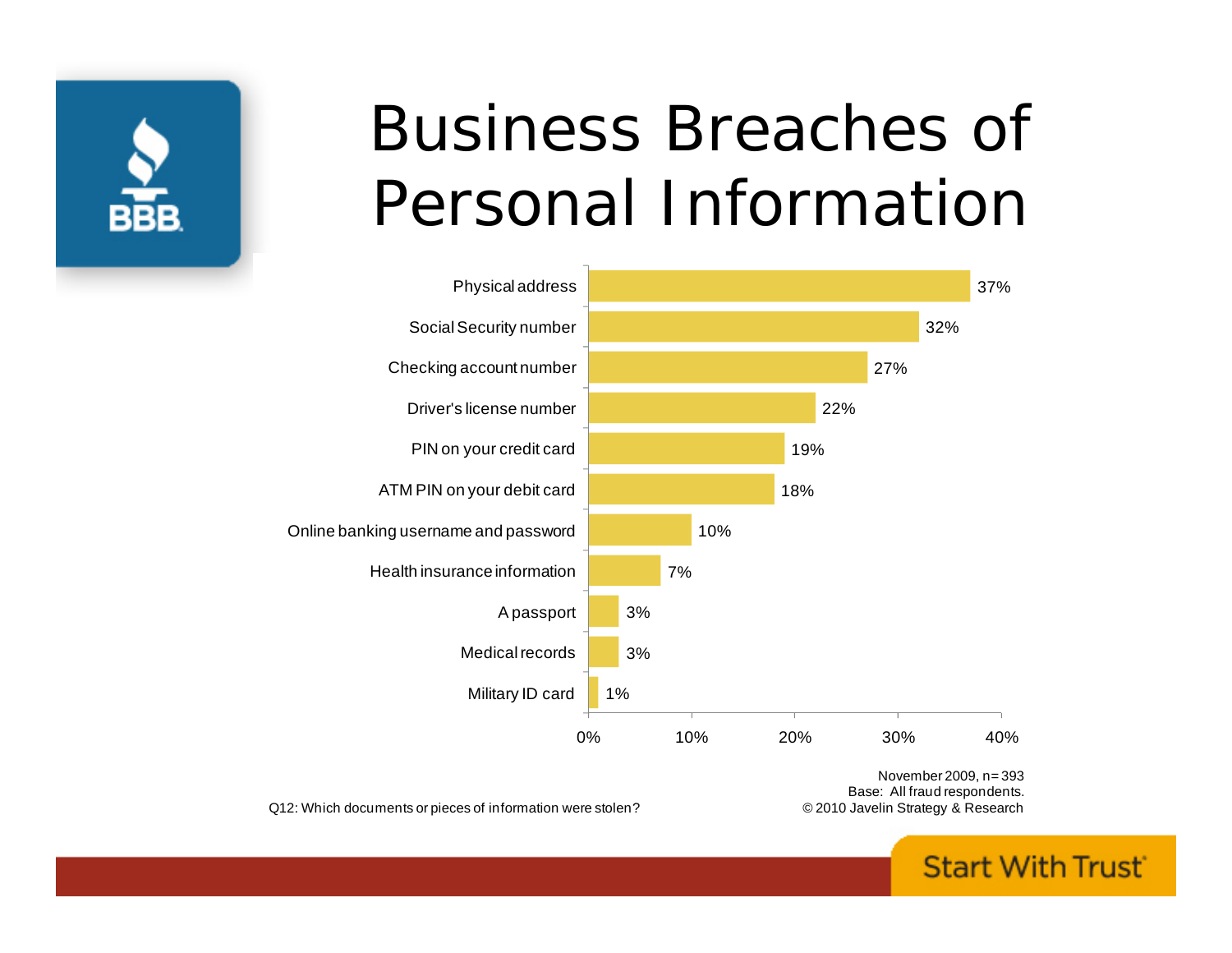

## Internet-Related Theft Surges



November 2009, 2008, 2007, n= 174/5,000, 104/4,784, 112/5,075 Base: All fraud victims who know how their information was used.Note: Mobile accounts was not asked in 2007 and 2008© 2010 Javelin Strategy & Research

Q14: Which existing accounts did the person use your information to run up charges or commit fraud to?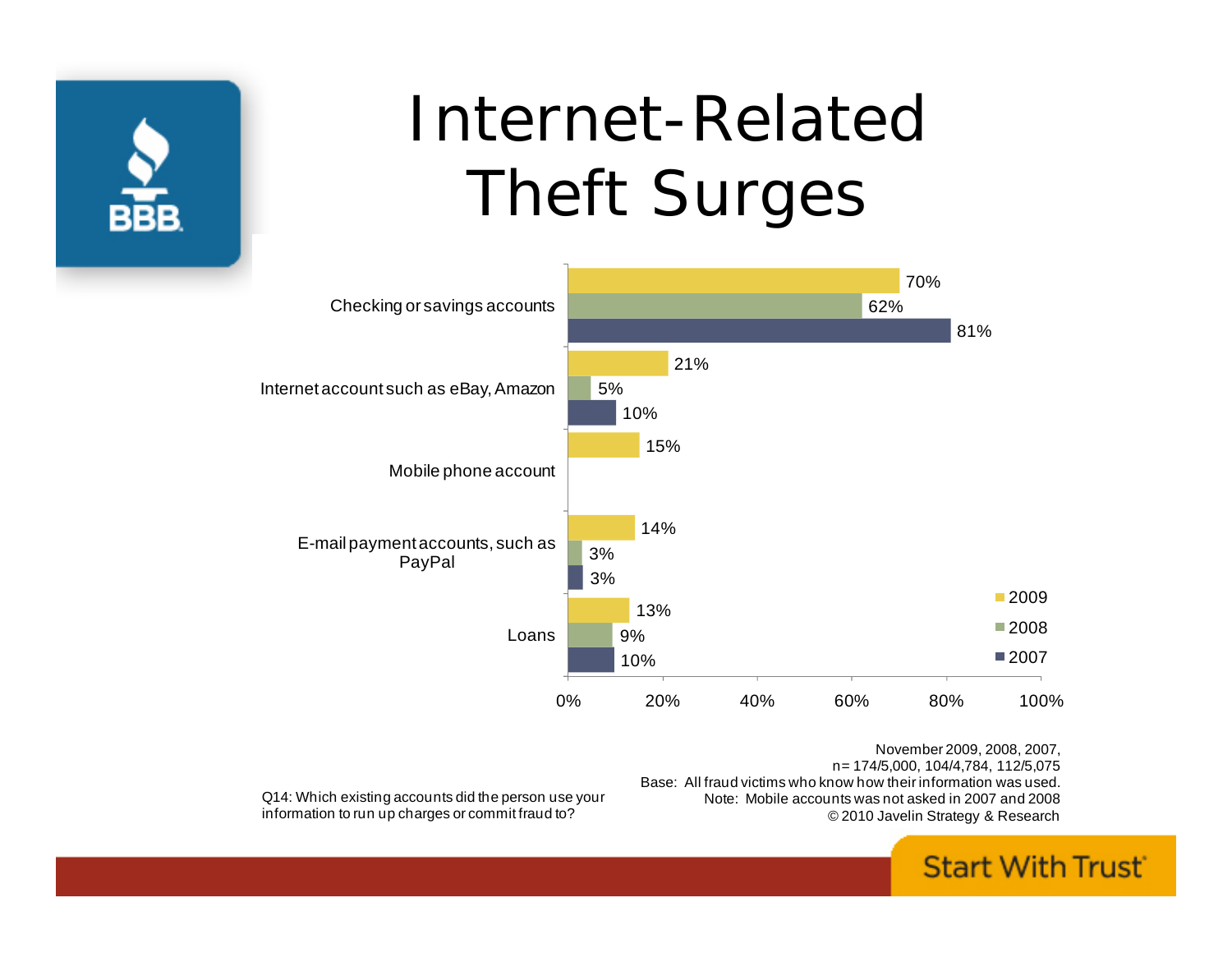

# Health-Care Fraud: an Emerging Threat

| <b>How was</b><br>your<br>information<br>misused? | Length<br><b>of</b><br>misuse | <b>Detection</b><br>time | Compromise<br>to misuse | <b>Fraud</b><br>amount | <b>Consumer</b><br>cost | <b>Resolution</b><br>hours |
|---------------------------------------------------|-------------------------------|--------------------------|-------------------------|------------------------|-------------------------|----------------------------|
| "obtained<br>health<br>care"                      | 320<br>days                   | 142<br>days              | 76 days                 | \$12,100               | \$2,228                 | 34                         |
| <b>Average of</b><br>all crimes                   | 81<br>days                    | 56 days                  | 63 days                 | \$4,841                | \$373                   | 22                         |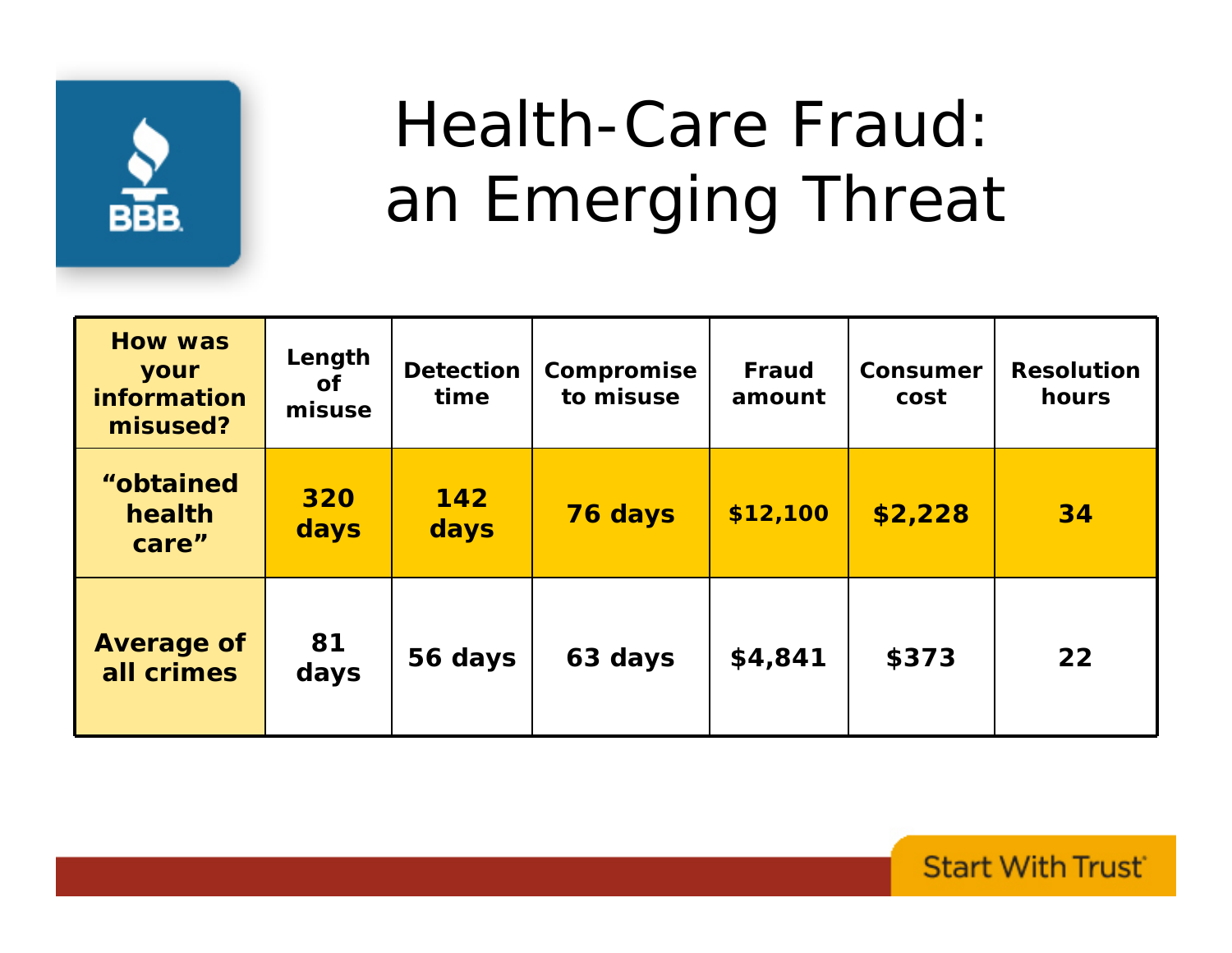

## How Can Small BusinessesProtect Data?

### Data Security Guide

### Intro to Small Businesses

### $\rightarrow$  1. Securing

- Sensitive Data  $\rightarrow$  2. Monitoring & Transmitting
- **Financial Data**
- > 3. Becoming 'PCI Compliant

> 4. Disposing of Data

> 5. Data Security and Your Customers

> 6. Spotting Identity Theft

- > 7. What To Do If **Consumer Data Is** Stolen
- > 8. Global Enterprises **Data Security Issues**
- $\rightarrow$  9. Responding to Third Party Data Requests
- $\geq 10.$  Common **Technical and Legal Terms**
- > 11. About Our Topic Experts

### Data Security - Made Simpler



**Start Here »** 

**Start Here »** 

**Start Here »** 

### **Customer Relations**

4. Disposing of Data

1. Securing Sensitive Data

3. Becoming 'PCI Compliant'

**Handling Data** 

- 1. Data Security and Your Customers
	- Spotting Identity Theft
- 3. What To Do If Consumer Data Is Stolen

2. Monitoring & Transmitting Financial Data

### **Data Community**

- 1. Global Enterprises Data Security Issues
- 2. Responding to Third Party Data Requests
- 3. Common Technical and Legal Terms
- 4. About Our Topic Experts



### **Start With Trust**

**Intro to Small Businesses**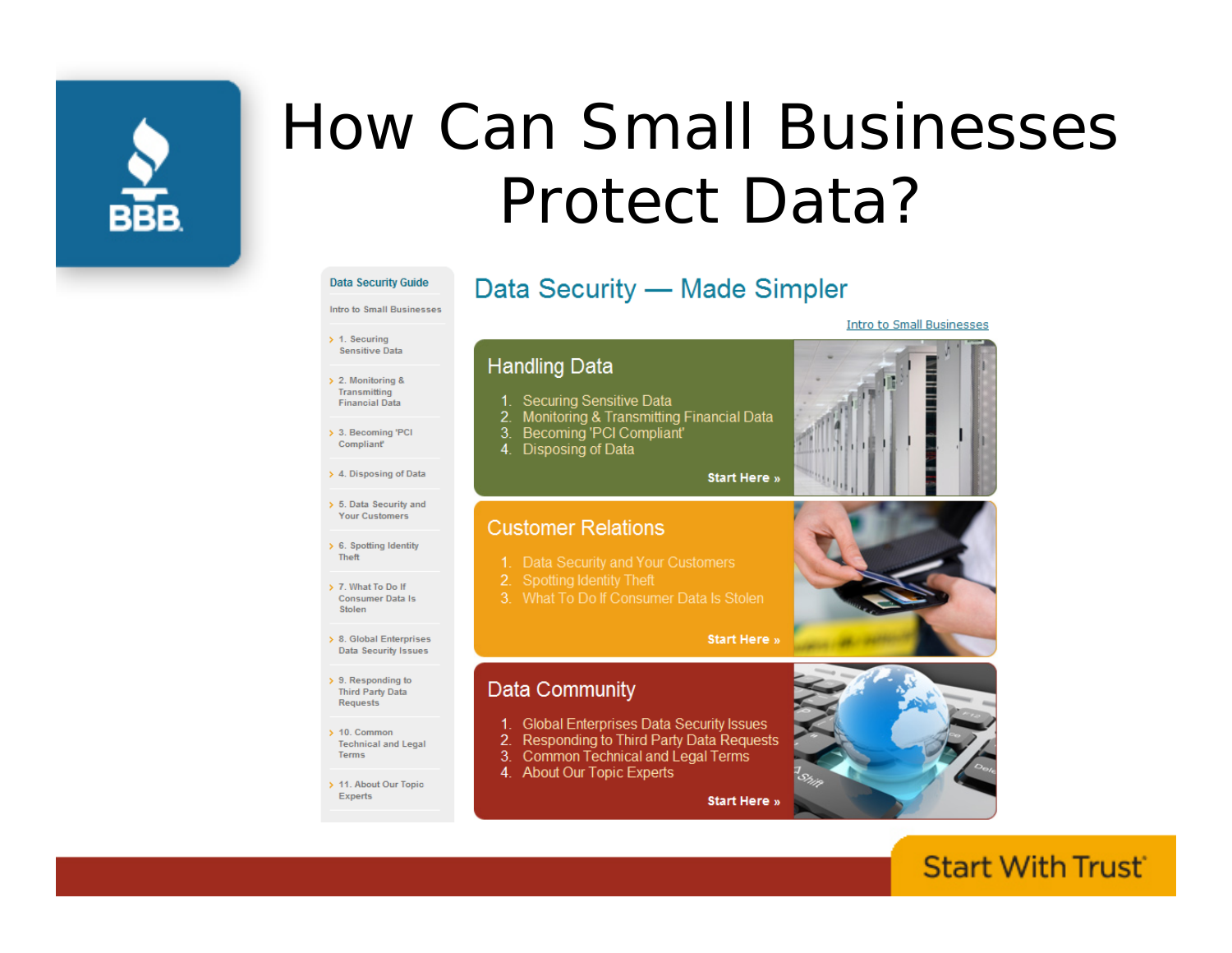

# Securing Sensitive Data Start with the Basics

"…30 percent of security violations come from inside the organization …"<br>……"



**Start With Trust** 

*Source: 2009 Open Security Foundation report*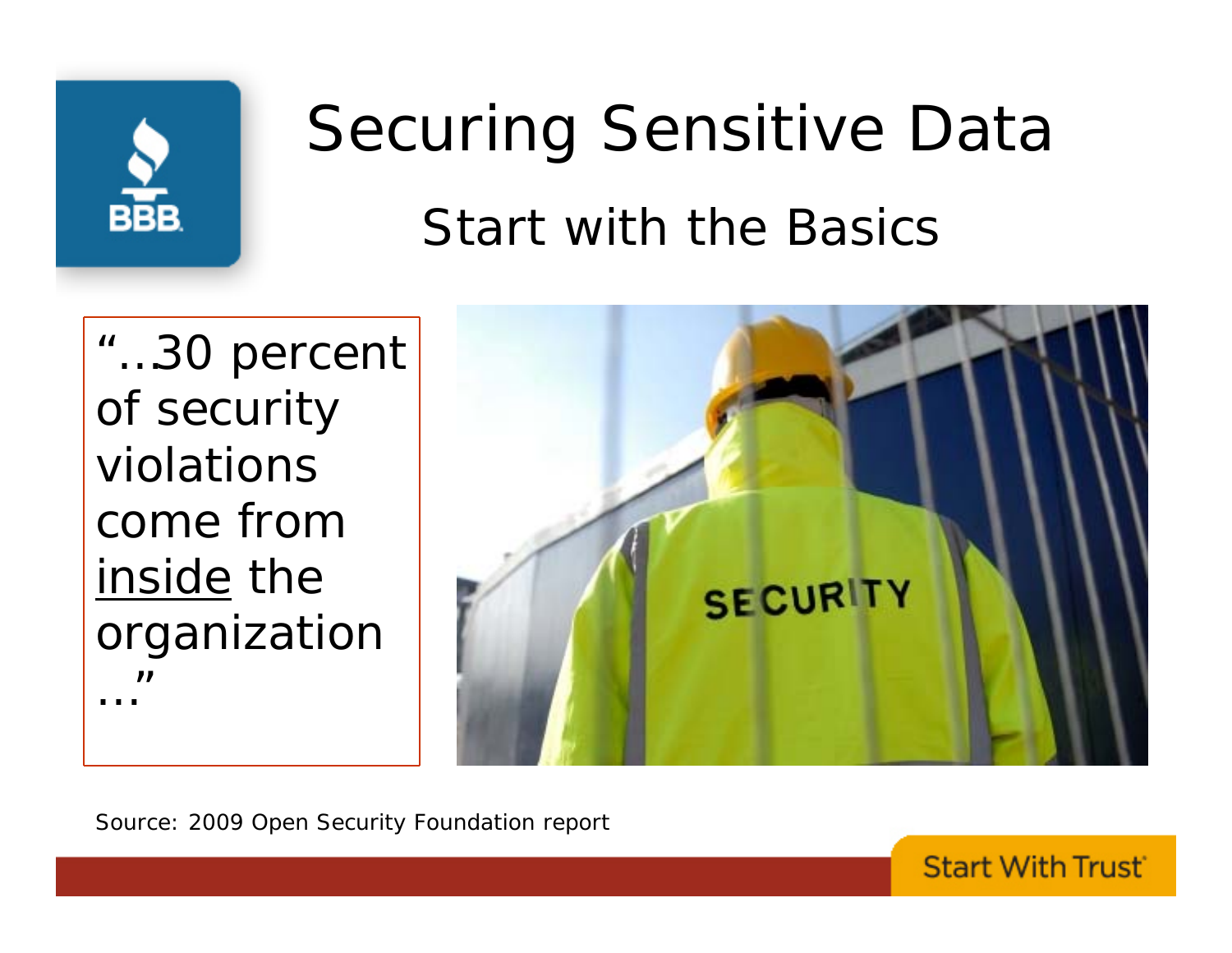

# Monitoring & Transmitting Financial Data

**Start With Trust** 

Cyber criminals collaborate aggressively by selling wares and developing expertise in specific tactics.

- Initiate a "dual control" payment process
- Have dedicated workstations
- Use authentication methods and vendors
- Update virus and security protections
- Reconcile accounts daily

*Source: 2009 Cisco Mid-Year Security Report.*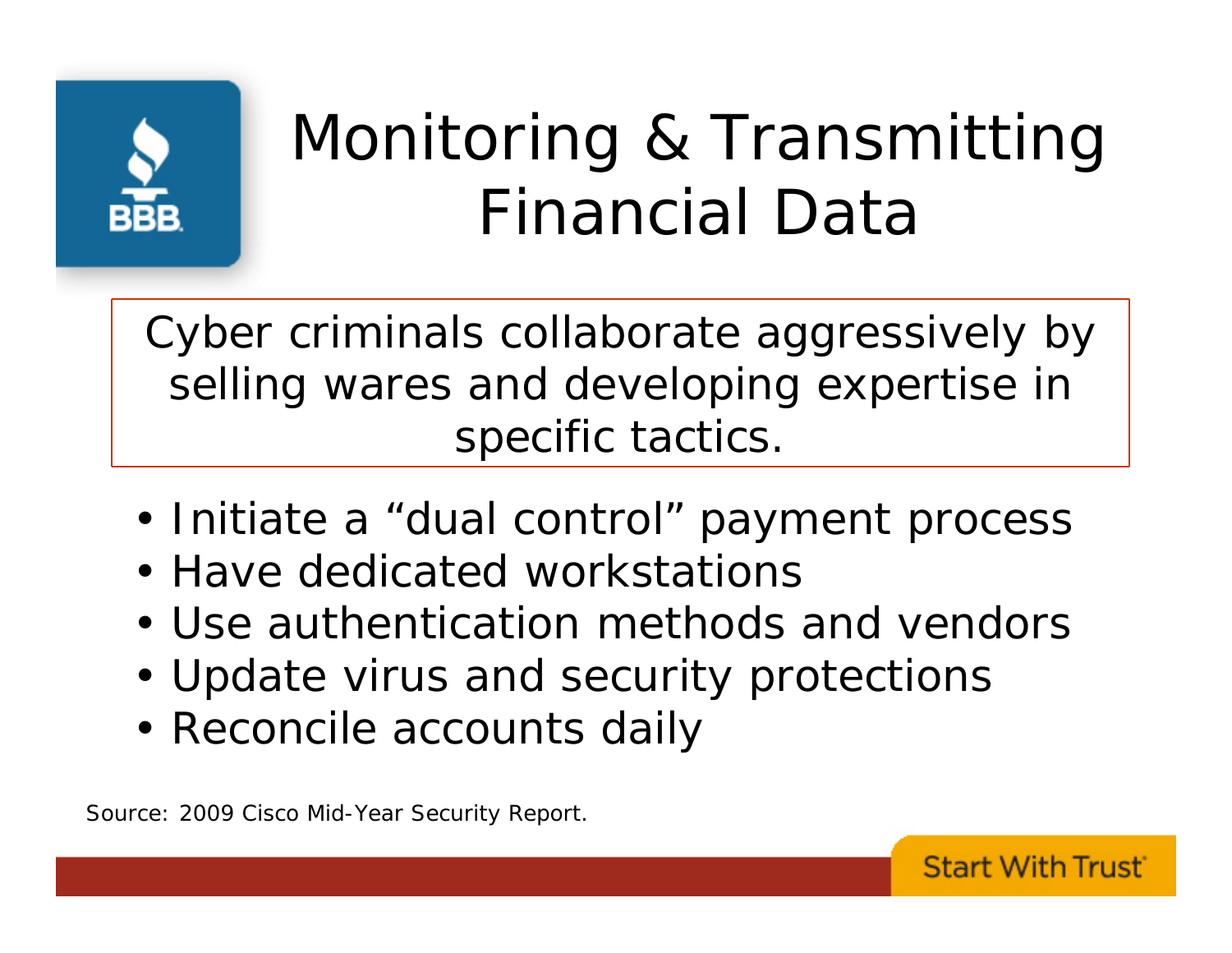

## Become PCI Compliant



Only **28%** of US small businesses have a formal Internet security policy

*Source: 2009 National Small Business Study, National Cyber Security Alliance & Symantec.*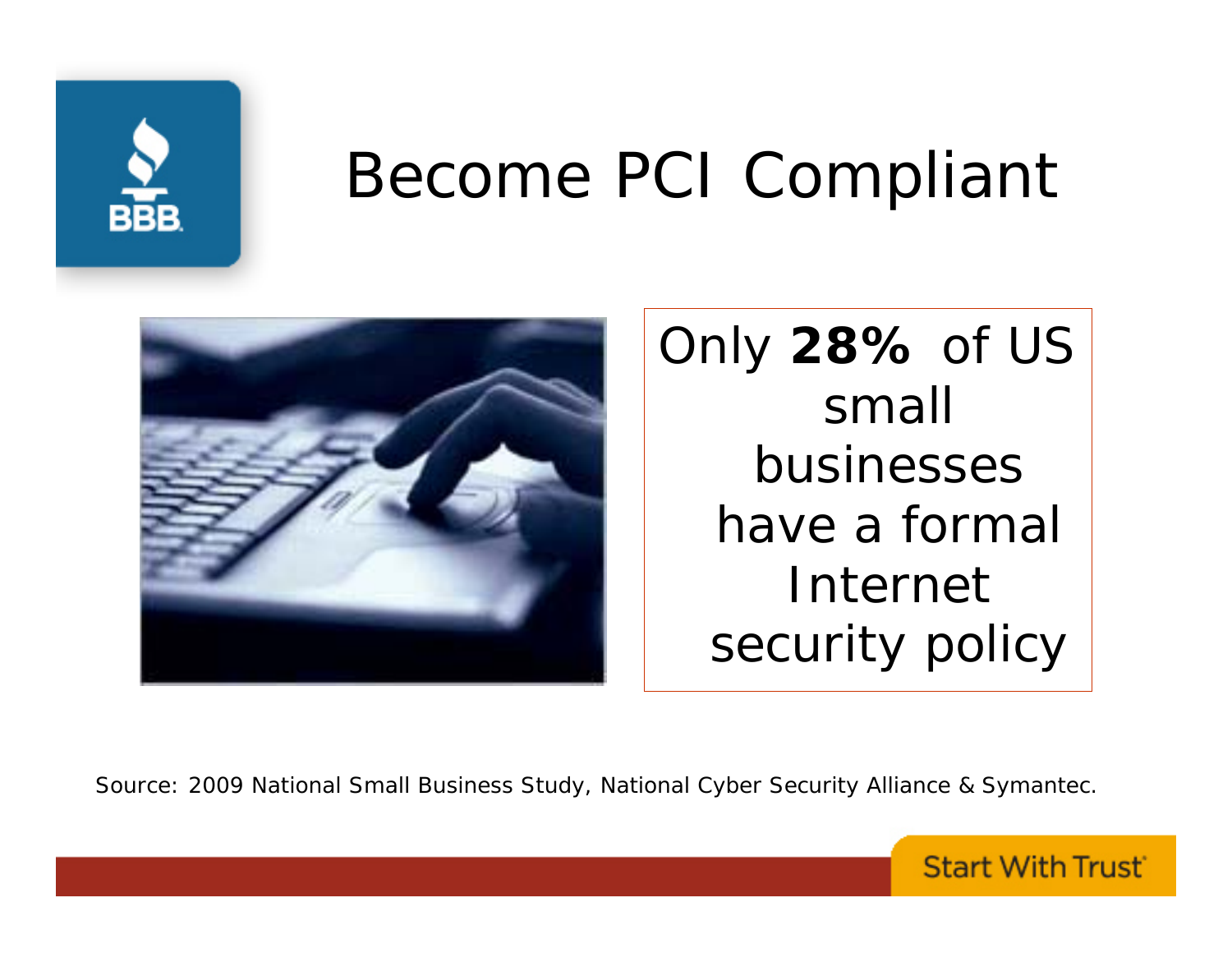

## Disposing of Data



- •Paper Records
- •Electronic Records
- •Hiring a Vendor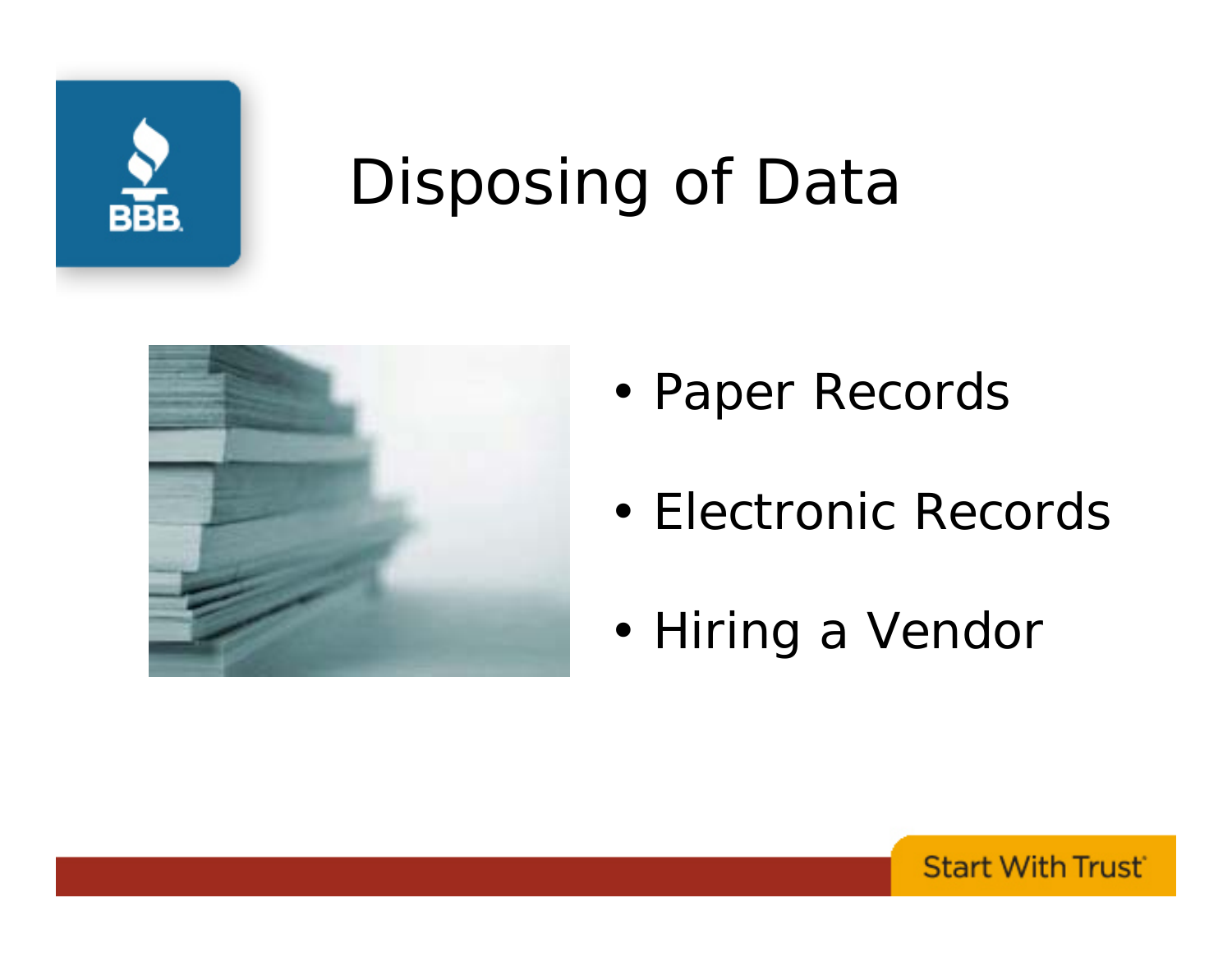

## Communicating Your Data Security Program



- •Information to Share
- •Information NOT to Share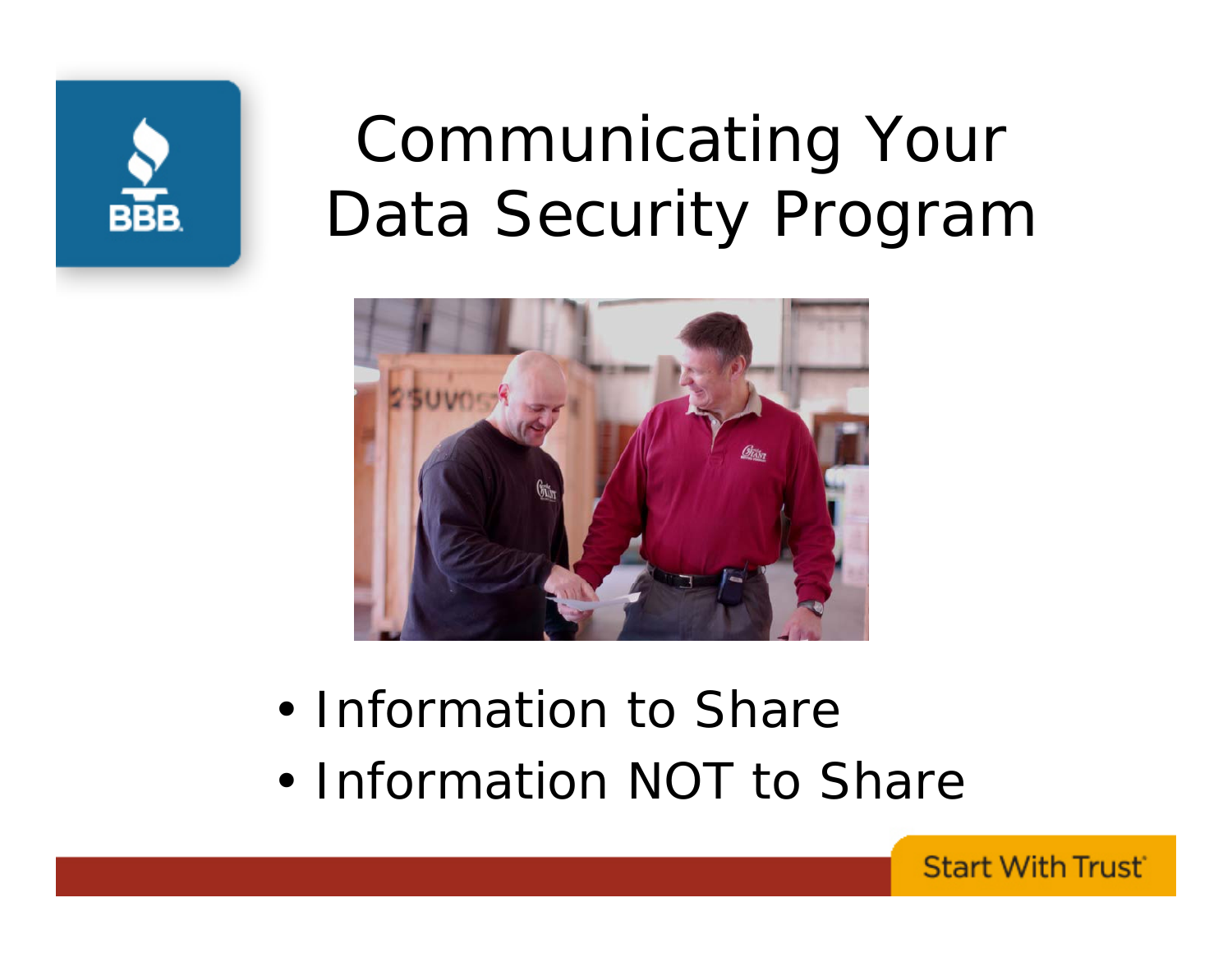

# Prevention, Detection & Resolution



Only **35%** of small businesses provide training to employees about Internet safety and security

*Source: 2009 National Small Business Study, National Cyber Security Alliance & Symantec.*

**Start With Trust** 

### About **85%** of data breaches occur at the small business level

*Source: Visa*